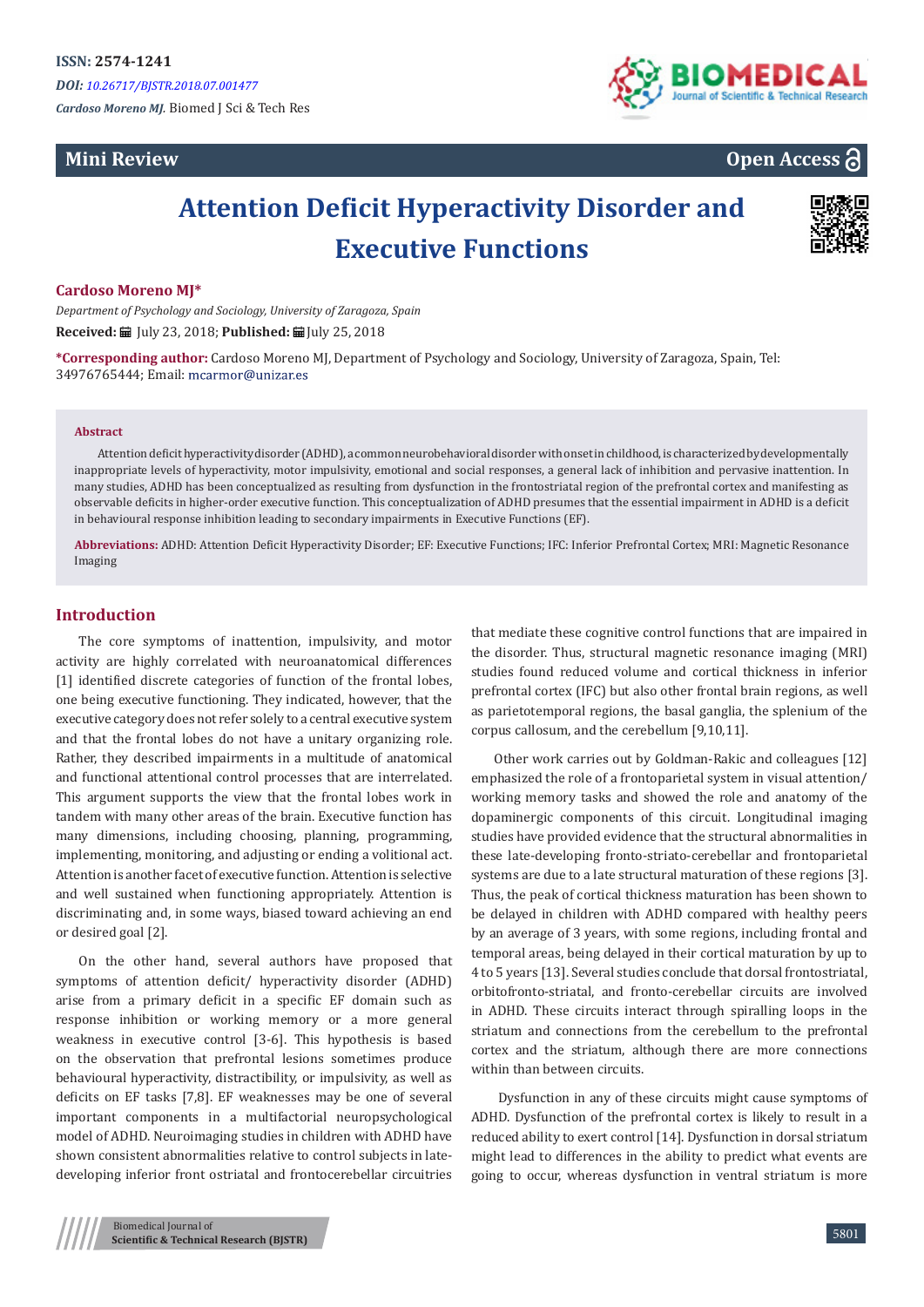likely to lead to deficits in motivation and reward processing. Dysfunction of the cerebellum is likely associated with problems in the ability to predict when events are going to occur and other problems with timing. The implication of this is that, although this wide range of neurobiological differences can lead to symptoms of ADHD, the cognitive effects of dysfunction at the various levels might be quite different. According to previous studies, executive function deficits are suggested to be an important component of attention-deficit hyperactivity disorder (ADHD) [15]. In many studies ADHD has been associated with weaknesses in several key EF domains. EF difficulties appear to be one of several important weaknesses that compromise the overall neuropsychological etiology of ADHD [16,17].

 Childhood ADHD is characterized by structural and functional deficits compared to healthy children. This occurs in predominantly inferior but also medial and dorsolateral prefrontal cortices, anterior cingulate, the basal ganglia, cerebellum, and temporo-parietal brain regions and their functional and structural interconnectivity, causing poor top-down control over inhibitory, attention, and timing functions. It has been suggested that neurobiological dysfunction in any of these circuits can lead to symptoms of ADHD. Deficits in the prefrontal cortex could affect control systems directly. Also, problems in the circuits relaying information to the prefrontal cortex could lead to reduced signalling for control [18]. In both scenarios, behavioural control would be compromised, leading to behavioural changes, such as impulsive and inattentive behaviour. We have taken this data into account to design our intervention program. Strategies that address executive function processes therefore provide a starting point for improving academic performance. When students use executive function strategies, they become more efficient and they begin to improve academically.

To build their motivation and persistence, students need to understand their strengths and weaknesses, which strategies work well for them, as well as why, where, when, and how to apply specific strategies. This understanding, referred to as metacognition, or the ability to think about their own thinking and learning, underlies students' use of executive function processes. Students need to learn when to use which strategies and in what contexts. They also need to recognize that not all strategies work for all tasks and all content areas. In other words, strategies need to fit well with the student's learning style as well as the task content and the context. Preliminary evidence that such dissociation might be possible comes from [19]. They used principal component analysis to show that three separable components contributed to the variance in their neuropsychological task battery. These components corresponded to timing, cognitive control (termed inhibition in their report), and reward (termed delay aversion). Of the 77 children with ADHD included in this study, 55 could be identified as having a deficit on one of these components, and the overlap between components was no greater than would be expected by chance.

This suggests that these components might indeed rely on neurobiological separable systems. However, these data were based on computer testing only, so no direct measures of neurobiology were available. Nonetheless, the cognitive areas with which these components are related suggest they might map onto the three circuits described: timing is associated with fronto-cerebellar loops, cognitive control with dorsal frontostriatal loops, and reward with orbitofronto-striatal loops. There might be at least three neurobiological pathways to ADHD, involving disruption of dorsal frontostriatal, orbitofronto-striatal, or fronto-cerebellar circuits. However, there might be other circuits involved. For example, the amygdala has reciprocal connections with the prefrontal cortex and has been suggested to play a role in ADHD [20]. Fronto-amygdalar circuits could be involved in attributing emotional value to events, and inputs from amygdala could affect the recruitment of prefrontal control. Only indirect evidence of the involvement of this circuitry in ADHD comes from the observation of differences in medial temporal lobe structures in ADHD [21,22].

Students' attention and their ability to engage actively in the learning process are associated with their ability to regulate their emotions in and outside the classroom [23-25]. The effects of emotion on the learning process range along a continuum. Specifically, extreme emotional reactions (e.g., anxiety, anger) often disrupt students' attention and ability to stay on task as well as their ability to learn and remember new information [26,27]. In contrast, moderate emotional arousal has a positive influence on students' attention and executive function processes including working memory, cognitive flexibility, and inhibition [28,29]. More specifically, the relationship between anxiety and performance is characterized by an inverted U-shaped curve, e.g., test performance is often poor when students either are not anxious and have consequently not studied or are excessively anxious which interferes with attention, working memory, and overall performance [30]. Similarly, negative moods disrupt attention, concentration, memory and processing speed.

The SMARTS program focuses on promoting resilience and academic success by teaching executive function strategies and building metacognitive awareness and persistence in all students, and particularly in students with learning difficulties [31-33]. Gender is also considered in ADHD studies [34] did not find any significant gender differences in children diagnosed with ADHD. However, some authors have reported some gender differences; boys show a tendency to be more impulsive and have a poorer motor control than girls [34-36]. Information about the child's neuropsychological, cognitive, academic, and psychosocial status forms the basis for designing integrated intervention and treatment plans for children and adolescents with brain-related disorders. Efforts to develop models of neuropsychological intervention have been expanding in recent years. In an effort to provide a framework for linking assessment to interventions The Amsterdam attention and memory training program is based on a modified version of the Sohlberg and Mateer model [37].

The program contains elements that address: process training for attention and memory; metacognitive strategy training; social contact and support [38] found that, following an executive intervention treatment, children showed an improvement on neuropsychological measures of sustained and selective attention;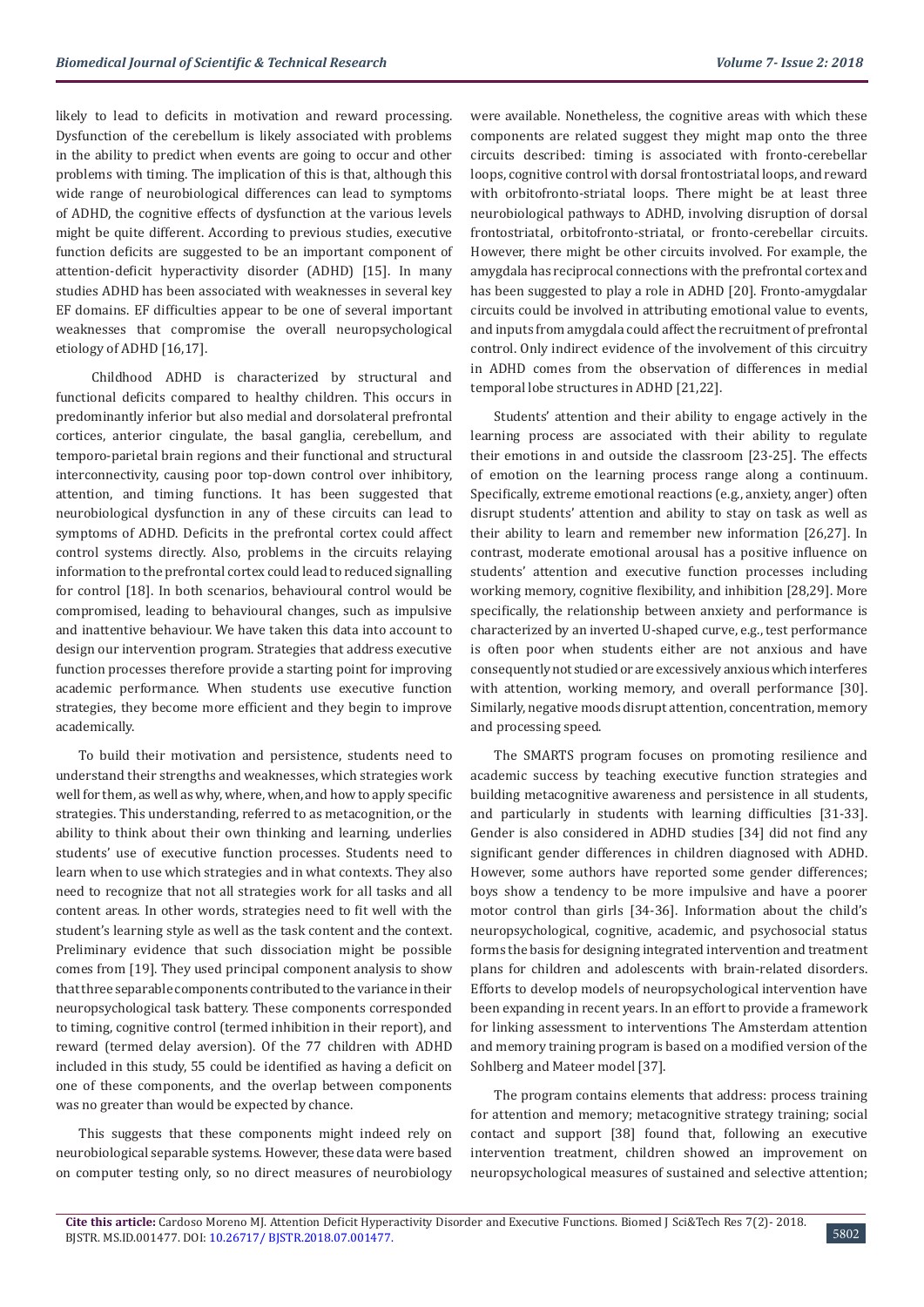a modest improvement on memory tests, and improvement on teacher and parent reports of behaviours, learning and socialemotional factors. Other interventions that promote executive control skills have revealed to improve behaviour in children with ADHD [39]. It is increasingly recognized that ADHD is a lifelong disorder and the focus on mental health interventions needs to be long-term: individualized plans that require ongoing evaluation, modification, and implementation, over months and years. Taking this data into account, future research should focus also on the elaboration and assessment of intervention programs taking as a starting point the alteration in executive functions in children with ADHD.

#### **References**

- 1. [Stuss DT, Alexander MP \(2007\) Is there a dysexecutive system?](https://www.ncbi.nlm.nih.gov/pubmed/17412679)  [Philosophical Transactions of the Royal Society of London. Series B](https://www.ncbi.nlm.nih.gov/pubmed/17412679)  [Biological Sciences 362: 901-915.](https://www.ncbi.nlm.nih.gov/pubmed/17412679)
- 2. Samango-Sprouse C (1999) Frontal lobe development in childhood. The human frontal lobes: Functions and disorders Guildford Press, New York, USA, pp. 584-604.
- 3. [Barkley RA \(1997\) Behavioral inhibition, sustained attention, and](https://www.ncbi.nlm.nih.gov/pubmed/9000892)  [executive function: Constructing a unified theory of ADHD. Psychological](https://www.ncbi.nlm.nih.gov/pubmed/9000892)  Bulletin [121\(1\): 65-94.](https://www.ncbi.nlm.nih.gov/pubmed/9000892)
- 4. [Castellanos FX, Tannock R \(2002\) Neuroscience of attention-deficit/](https://www.ncbi.nlm.nih.gov/pubmed/12154363) [hyperactivity disorder: The search for endophenotypes. Nature Reviews](https://www.ncbi.nlm.nih.gov/pubmed/12154363)  [Neuroscience 3: 617-628.](https://www.ncbi.nlm.nih.gov/pubmed/12154363)
- 5. [Pennington BF, Ozonoff S \(1996\) Executive functions and developmental](https://www.ncbi.nlm.nih.gov/pubmed/8655658)  [psychopathology. Journal of Child Psychology and Psychiatry 37: 51-87.](https://www.ncbi.nlm.nih.gov/pubmed/8655658)
- 6. [Schachar R, Mota VL, Logan GD, Tannock R, Klim P, et al. \(2000\)](https://www.ncbi.nlm.nih.gov/pubmed/10885681)  [Confirmation of an inhibitory control deficit in attention-deficit/](https://www.ncbi.nlm.nih.gov/pubmed/10885681) [hyperactivity disorder. Journal of Abnormal Child Psychology 28: 227-](https://www.ncbi.nlm.nih.gov/pubmed/10885681) [235.](https://www.ncbi.nlm.nih.gov/pubmed/10885681)
- 7. [Fuster JM \(1997\) The Prefrontal Cortex: Anatomy, Physiology and](https://www.cell.com/article/0896-6974(89)90049-2/abstract)  [Neuropsychology of the Frontal Lobe \(2nd Ed](https://www.cell.com/article/0896-6974(89)90049-2/abstract)*.*). Raven, New York, USA.
- 8. Stuss DT, Benson DF (1986) The Frontal Lobes. Raven Press, New Yor, **IISA**
- 9. [Krain AL, Castellanos FX \(2006\) Brain development and ADHD. Clinical](https://www.ncbi.nlm.nih.gov/pubmed/16480802)  [Psychology Review 26\(4\): 433-444.](https://www.ncbi.nlm.nih.gov/pubmed/16480802)
- 10. [Mackie S, Shaw P, Lenroot R, Pierson R, Greenstein DK, et al. \(2007\)](https://www.ncbi.nlm.nih.gov/pubmed/17403979)  [Cerebellar development and clinical outcome in attention deficit](https://www.ncbi.nlm.nih.gov/pubmed/17403979)  [hyperactivity disorder. American Journal of Psychiatry 164: 647-655.](https://www.ncbi.nlm.nih.gov/pubmed/17403979)
- 11. [Shaw P, Lerch J, Greenstein D, Sharp W, Clasen L, et al. \(2006\) Longitudinal](https://www.ncbi.nlm.nih.gov/pubmed/16651511)  [mapping of cortical thickness and clinical outcome in children and](https://www.ncbi.nlm.nih.gov/pubmed/16651511)  [adolescents with attention-deficit/hyperactivity disorder. Archives of](https://www.ncbi.nlm.nih.gov/pubmed/16651511)  [General Psychiatry 63: 540-549.](https://www.ncbi.nlm.nih.gov/pubmed/16651511)
- 12. [Chafee MV, Goldman-Rakic, PS \(1998\) Matching patterns of activity in](https://www.ncbi.nlm.nih.gov/pubmed/9636098)  [primate prefrontal area 8a and parietal area 7ip neurons during a spatial](https://www.ncbi.nlm.nih.gov/pubmed/9636098)  [working memory task. Journal of Neurophysiology 79\(6\): 2919-2940.](https://www.ncbi.nlm.nih.gov/pubmed/9636098)
- 13. [Shaw P, Eckstrand K, Sharp W, Blumenthal J, Lerch JP, et al. \(2007\)](https://www.ncbi.nlm.nih.gov/pubmed/18024590)  [Attention-deficit/hyperactivity disorder is characterized by a delay in](https://www.ncbi.nlm.nih.gov/pubmed/18024590)  [cortical maturation. Proceeding of the National Academy of Sciences of](https://www.ncbi.nlm.nih.gov/pubmed/18024590)  [the United States of America 104: 19649-19654.](https://www.ncbi.nlm.nih.gov/pubmed/18024590)
- 14. [Casey B J, Nigg JT, Durston S \(2007\) New potential leads in the biology](https://www.ncbi.nlm.nih.gov/pubmed/17351480)  [and treatment of attention deficit-hyperactivity disorder. Current](https://www.ncbi.nlm.nih.gov/pubmed/17351480)  [Opinion in Neurology 20\(2\): 119-124.](https://www.ncbi.nlm.nih.gov/pubmed/17351480)
- 15. [Holmes J, Gathercole SE, Place M, Alloway TP, Elliott JG, et al. \(2010\) The](https://www.ncbi.nlm.nih.gov/pubmed/19280339)  [Diagnostic Utility of Executive Function Assessments in the Identification](https://www.ncbi.nlm.nih.gov/pubmed/19280339)  [of ADHD in Children. Child and Adolescent Mental Health 15: 37-43.](https://www.ncbi.nlm.nih.gov/pubmed/19280339)
- 16. [Willcutt EG, Doyle AE, Nigg JT, Faraone SV, Pennington BF, et al.](https://www.ncbi.nlm.nih.gov/pubmed/15950006)

[\(2005\) Validity of the executive function theory of attention-deficit/](https://www.ncbi.nlm.nih.gov/pubmed/15950006) [hyperactivity disorder: A meta-analytic review. Biological Psychiatry 57:](https://www.ncbi.nlm.nih.gov/pubmed/15950006) [1336-1346.](https://www.ncbi.nlm.nih.gov/pubmed/15950006)

- 17. [Toplak ME, Bucciarelli SM, Jain U, Tannock R \(2009\) Executive functions:](https://www.ncbi.nlm.nih.gov/pubmed/18608232) [performance-based measures and the behavior rating inventory of](https://www.ncbi.nlm.nih.gov/pubmed/18608232) [executive function \(BRIEF\) in adolescents with attention deficit/](https://www.ncbi.nlm.nih.gov/pubmed/18608232) [hyperactivity disorder \(ADHD\). Child Neuropsychology 15: 53-72.](https://www.ncbi.nlm.nih.gov/pubmed/18608232)
- 18. [Sonuga-Barke E, Bitsakou P, Thompson M \(2010\) Beyond the dual](https://www.ncbi.nlm.nih.gov/pubmed/20410727) [pathway model: Evidence for the dissociation of timing, inhibitory, and](https://www.ncbi.nlm.nih.gov/pubmed/20410727) [delay-related impairments in attention-deficit/hyperactivity disorder.](https://www.ncbi.nlm.nih.gov/pubmed/20410727) [Journal of American Academy of Child and Adolescence Psychiatry 49:](https://www.ncbi.nlm.nih.gov/pubmed/20410727) [345-355.](https://www.ncbi.nlm.nih.gov/pubmed/20410727)
- 19. [Nigg JT, Casey BJ \(2005\) An integrative theory of attention](https://www.ncbi.nlm.nih.gov/pubmed/16262992)[deficit/hyperactivity disorder based on the cognitive and affective](https://www.ncbi.nlm.nih.gov/pubmed/16262992) [neurosciences. Development and Psychopathology 17: 785-806.](https://www.ncbi.nlm.nih.gov/pubmed/16262992)
- 20. [Castellanos FX, Giedd JN, Marsh WL, Hamburger SD, Vaituzis AC, et al.](https://www.ncbi.nlm.nih.gov/pubmed/8660127) [\(1996\) Quantitative brain magnetic resonance imaging in attention](https://www.ncbi.nlm.nih.gov/pubmed/8660127)[deficit hyperactivity disorder. Archives of General Psychiatry 53\(7\):](https://www.ncbi.nlm.nih.gov/pubmed/8660127) [607-616.](https://www.ncbi.nlm.nih.gov/pubmed/8660127)
- 21. [Carmona S, Vilarroya O, Bielsa A, Tremols V, Soliva JC, et al. \(2005\)](https://www.ncbi.nlm.nih.gov/pubmed/16129560) [Global and regional gray matter reductions in ADHD: A voxelbased](https://www.ncbi.nlm.nih.gov/pubmed/16129560) [morphometric study. Neuroscience Letters 389\(2\): 88-93.](https://www.ncbi.nlm.nih.gov/pubmed/16129560)
- 22. Brooks R (1991) The self-esteem teacher: Seeds of selfesteem. Treehaus, New York, USA.
- 23. [Tangney JP, Baumeister RF, Boone AL \(2004\) High self-control predicts](https://www.ncbi.nlm.nih.gov/pubmed/15016066) [good adjustment, less pathology, better grades, and interpersonal](https://www.ncbi.nlm.nih.gov/pubmed/15016066) [success. Journal of Personality](https://www.ncbi.nlm.nih.gov/pubmed/15016066) 72: 271-324.
- 24. Goldberg E (2001) The executive brain: Frontal lobes and the civilized mind. New York: Oxford University Press, USA.
- 25. Stein J (2010) Emotional self-regulation: A critical component of executive function. Promoting executive function in the classroom New York: Guilford Press, USA, pp. 175-201.
- 26. Gross JJ (2007) Handbook of emotion regulation. Guilford Press, New York, USA.
- 27. Goleman D (1995) Emotional intelligence. Bantam Books, New York, USA.
- 28. Gray L, Meltzer C, Upton M (2008) The SMARTS peer mentoring program: Fostering self understanding and resilience across the grades. Paper presented at the 23rd Annual Learning Differences Conference, Harvard Graduate School of Education, Cambridge, MA.
- 29. Meltzer L, Reddy R, Brach E, Kurkul K, Basho S (2011) Self-concept, motivation, and executive function: Impact of a peer mentoring program. Paper presented at the Pacific Coast Research Conference San Diego, CA.
- 30. [Meltzer LJ \(2014\) Teaching executive function processes: Promoting](https://link.springer.com/chapter/10.1007/978-1-4614-8106-5_25) [metacognition, strategy use, and effort. Executive Functioning Handbook](https://link.springer.com/chapter/10.1007/978-1-4614-8106-5_25) [New York, USA pp. 445-474.](https://link.springer.com/chapter/10.1007/978-1-4614-8106-5_25)
- 31. [Gomez R \(2007\) Testing gender differential item functioning for ordinal](https://www.sciencedirect.com/science/article/pii/S0191886906003345) [and binary scored parent rated ADHD symptoms. Personality and](https://www.sciencedirect.com/science/article/pii/S0191886906003345) [Individual Differences 42: 733-742.](https://www.sciencedirect.com/science/article/pii/S0191886906003345)
- 32. [Cole WR, Mostofsky SH, Larson JC, Denckla MB, Mahone EM \(2008\) Age](https://www.ncbi.nlm.nih.gov/pmc/articles/PMC2597066/)[related changes in motor subtle signs among girls and boys with ADHD.](https://www.ncbi.nlm.nih.gov/pmc/articles/PMC2597066/) [Neurology 71\(19\): 1514-1520.](https://www.ncbi.nlm.nih.gov/pmc/articles/PMC2597066/)
- 33. Sohlberg M, Mateer C (2001) Cognitive Rehabilitation*.* An Integrative Neuropsychological Approach*.* New York: Guilford Press, USA.
- 34. [Hooft I, Andersson K, Sejersen T, Bartfai A, von Wendt L, et al. \(2003\)](https://www.ncbi.nlm.nih.gov/pubmed/12948069) [Attention and memory training in children with acquired brain injuries.](https://www.ncbi.nlm.nih.gov/pubmed/12948069) [Acta Paediatrica 92: 935-940.](https://www.ncbi.nlm.nih.gov/pubmed/12948069)
- 35. [Dawson P, Guare R \(2004\) Executive Skills in Children and Adolescents:](https://www.ncbi.nlm.nih.gov/pmc/articles/PMC2542929/) [a practical guide to assessment and intervention. Canada: The Guilford](https://www.ncbi.nlm.nih.gov/pmc/articles/PMC2542929/) [Press.](https://www.ncbi.nlm.nih.gov/pmc/articles/PMC2542929/)
- **Cite this article:** Cardoso Moreno MJ. Attention Deficit Hyperactivity Disorder and Executive Functions. Biomed J Sci&Tech Res 7(2)- 2018. BJSTR. MS.ID.001477. DOI: [10.26717/ BJSTR.2018.07.001477](http://dx.doi.org/10.26717/BJSTR.2018.07.001477).